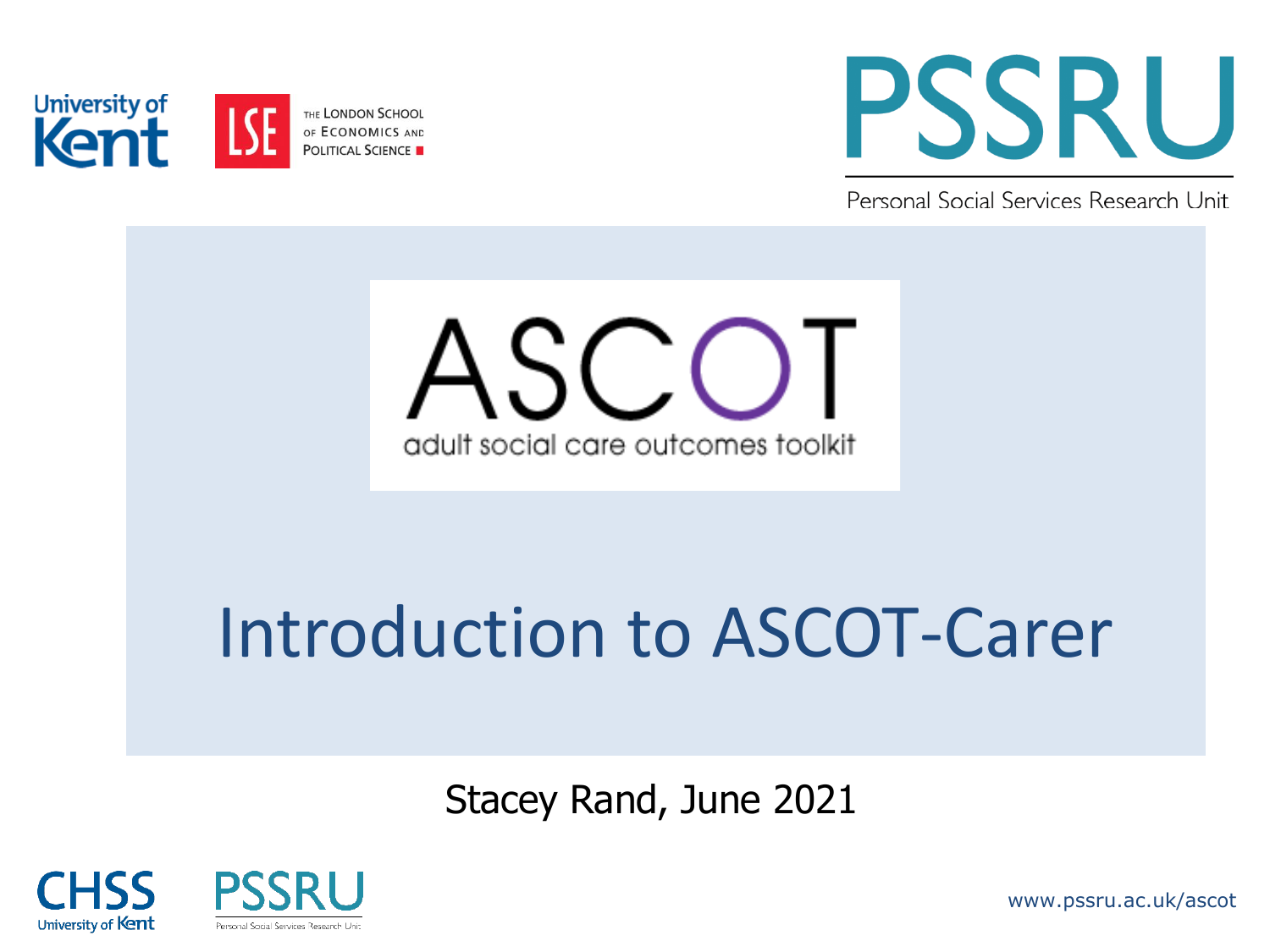## Aims of this presentation

Frequently asked questions….

- 1. What ASCOT-Carer measures are available?
- 2. What is the difference between the ASCOT-Carer SCT4 and ASCOT-Carer INT4?
- 3. Which measure would be best suited to my study or organisation?



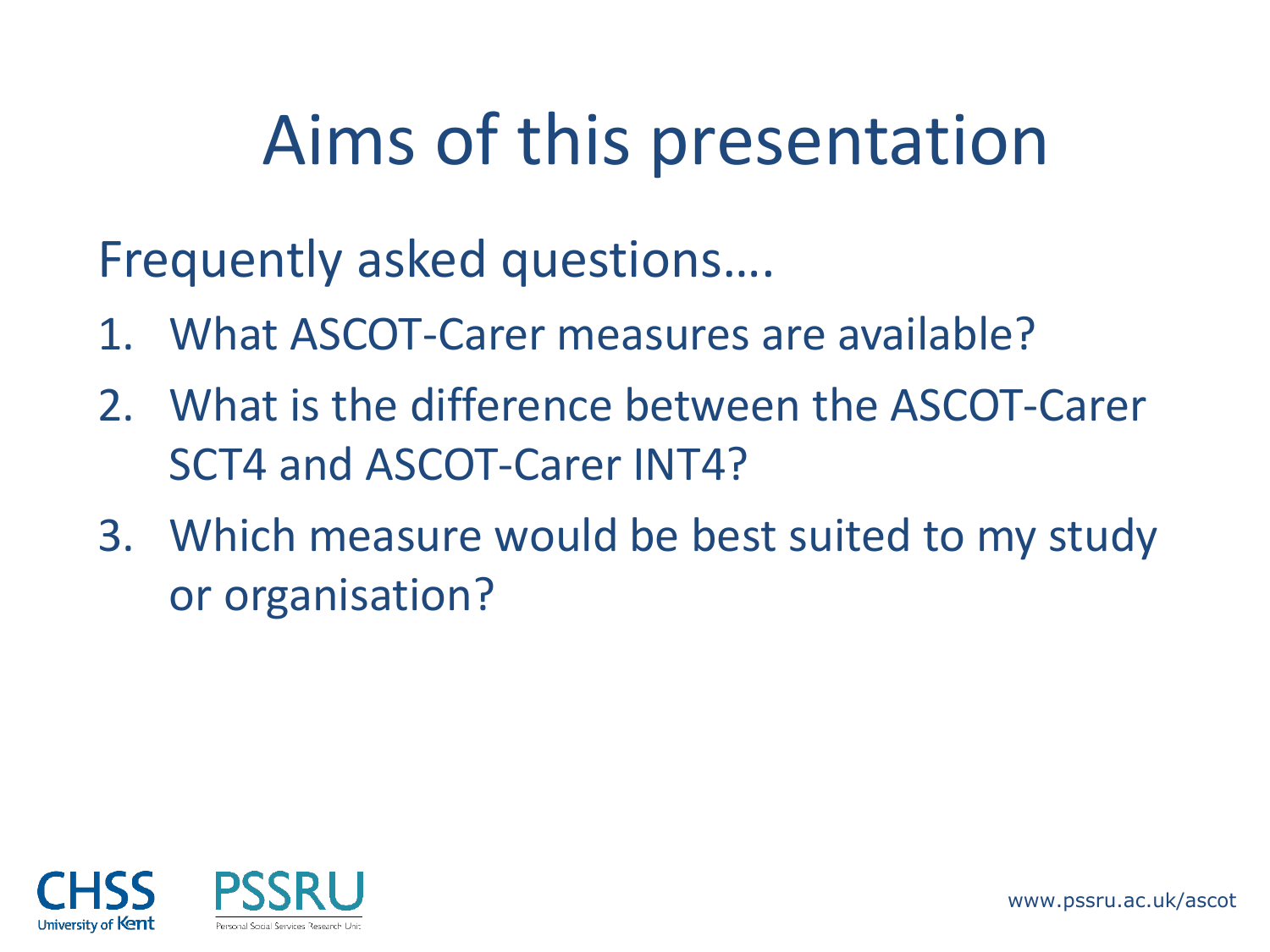### Assumptions

- You are familiar with ASCOT
- You are familiar with the outcome states (levels)
- You are familiar with the scoring:
	- Current Social Care-related Quality of Life (SCRQoL)
	- Expected SCRQoL
	- SCRQoL gain (estimating the impact of services)

For more information on these topics, please refer to the other available presentations

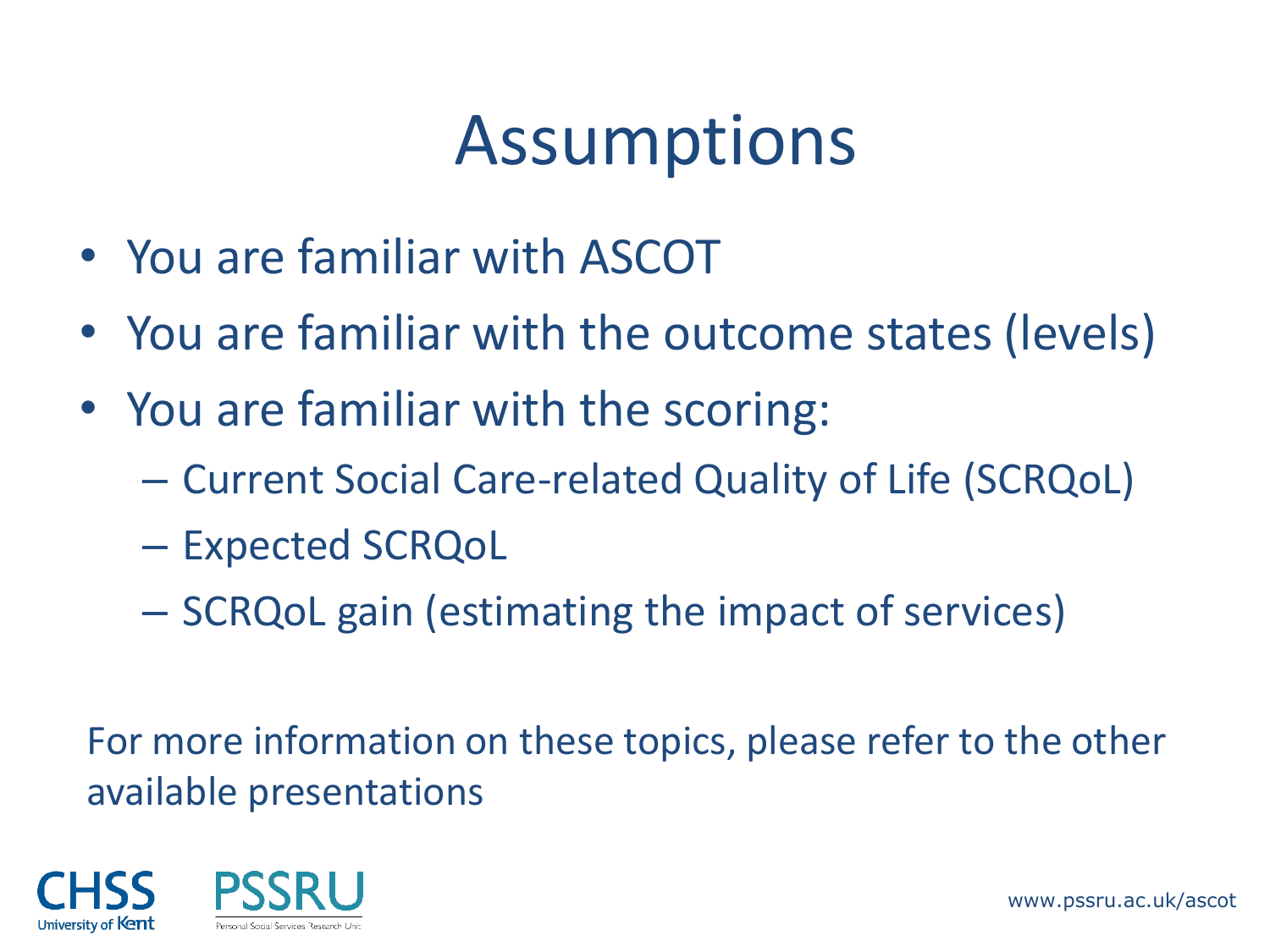#### Introduction to ASCOT-Carer

- **A**dult **S**ocial **C**are **O**utcomes **T**oolkit for **Carer**s
	- Self completion (Carer-SCT4)
		- A measure of the social care-related quality of life of family/friend carers, aged 18 years or older
	- Interview (Carer-INT4)
		- What effect does social care support have on carers' social care-related quality of life ?

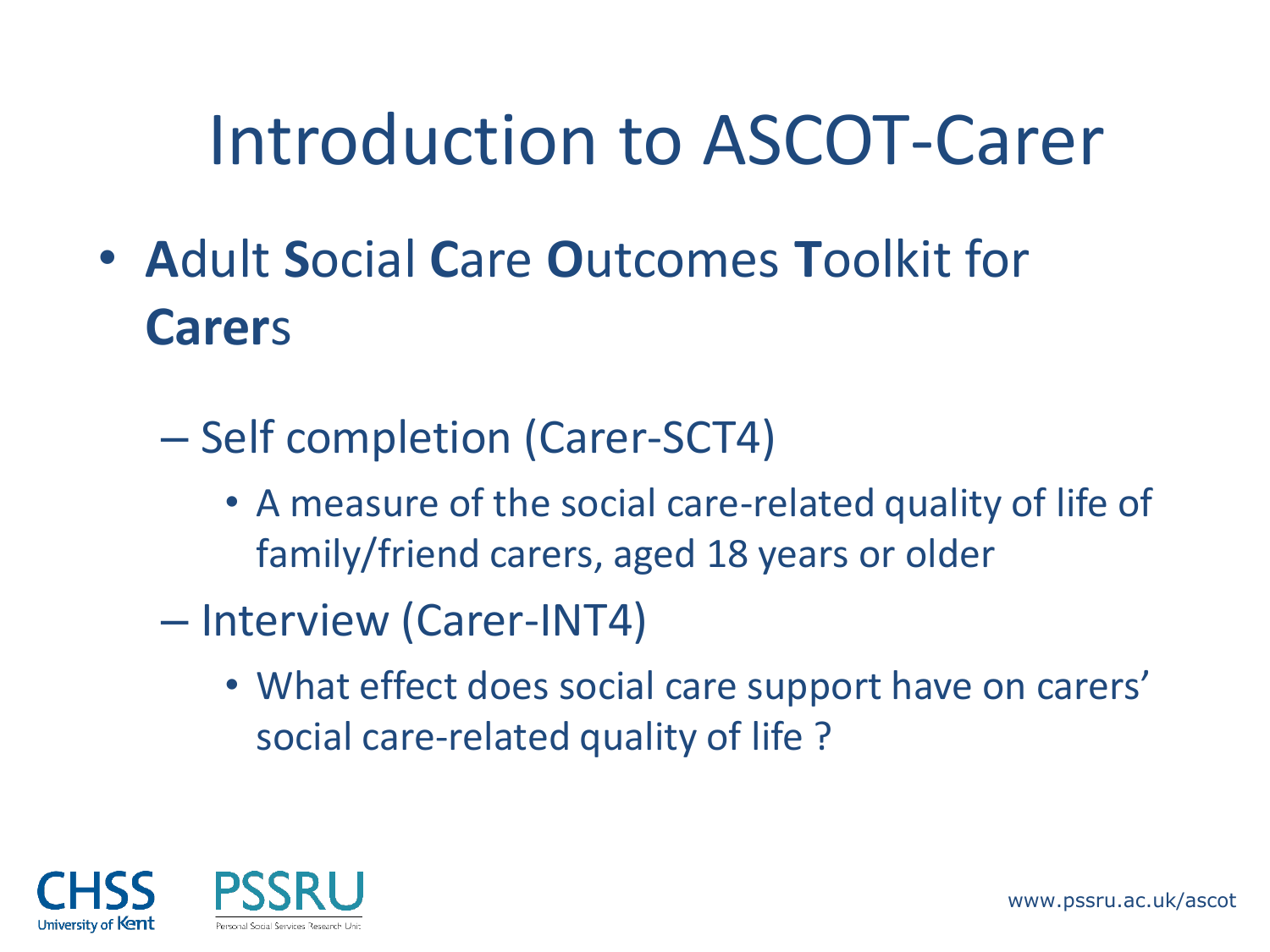#### ASCOT-Carer Domains

| <b>Service User (SCT4/INT4)</b>       | Carer (SCT4/INT4)                    |  |
|---------------------------------------|--------------------------------------|--|
| Control over daily life               | Control over daily life              |  |
| Occupation                            | Occupation                           |  |
| Social participation and involvement  | Social participation and involvement |  |
| Personal safety                       | Personal safety *                    |  |
| Personal cleanliness and comfort      | Self-care                            |  |
| Food and drink                        |                                      |  |
| Accommodation cleanliness and comfort |                                      |  |
| Dignity                               | $\overline{\phantom{m}}$             |  |
|                                       | Space and time to be yourself        |  |
|                                       | Feeling encouraged and supported     |  |

\* Carer-specific personal safety (i.e. feeling safe from accidents, harm etc. *as a result of caring role*)

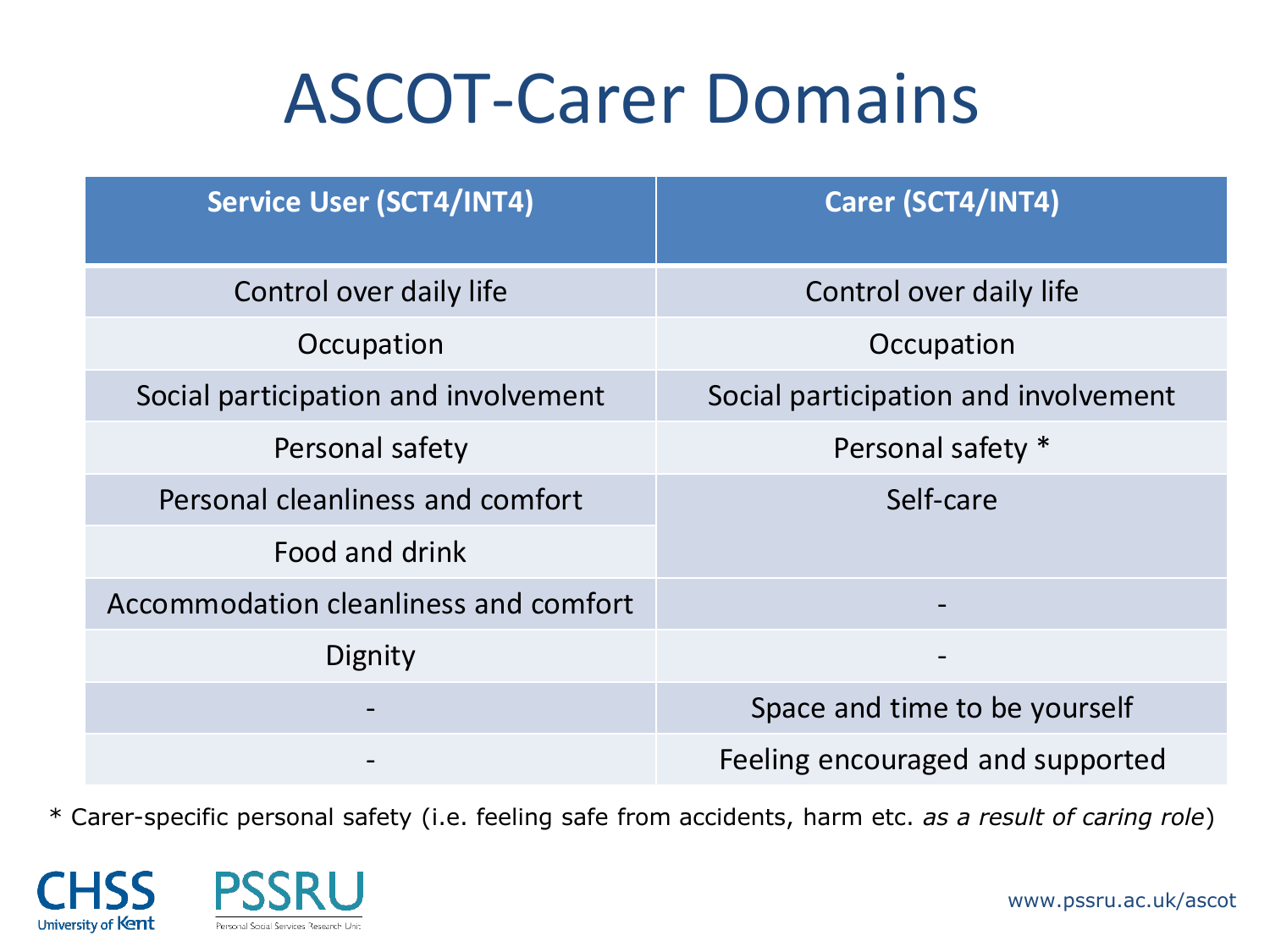|                                    | <b>ASCOT-Carer SCT4</b>                                               | <b>ASCOT-Carer INT4</b>                                               |
|------------------------------------|-----------------------------------------------------------------------|-----------------------------------------------------------------------|
| Format                             | Self-completion                                                       | Face-to-face interview                                                |
| <b>Number of response levels</b>   | $\overline{4}$                                                        | $\overline{4}$                                                        |
| <b>Current SCRQoL</b>              | Yes                                                                   | Yes                                                                   |
| <b>Expected SCRQoL</b>             | <b>No</b>                                                             | Yes                                                                   |
| <b>Measure effect of services?</b> | <b>No</b>                                                             | Yes                                                                   |
| <b>Number of questions</b>         | $\overline{7}$                                                        | 21                                                                    |
| Intended use                       | With carers of adults<br>who are supported by<br>social care services | With carers of adults who<br>are supported by social<br>care services |



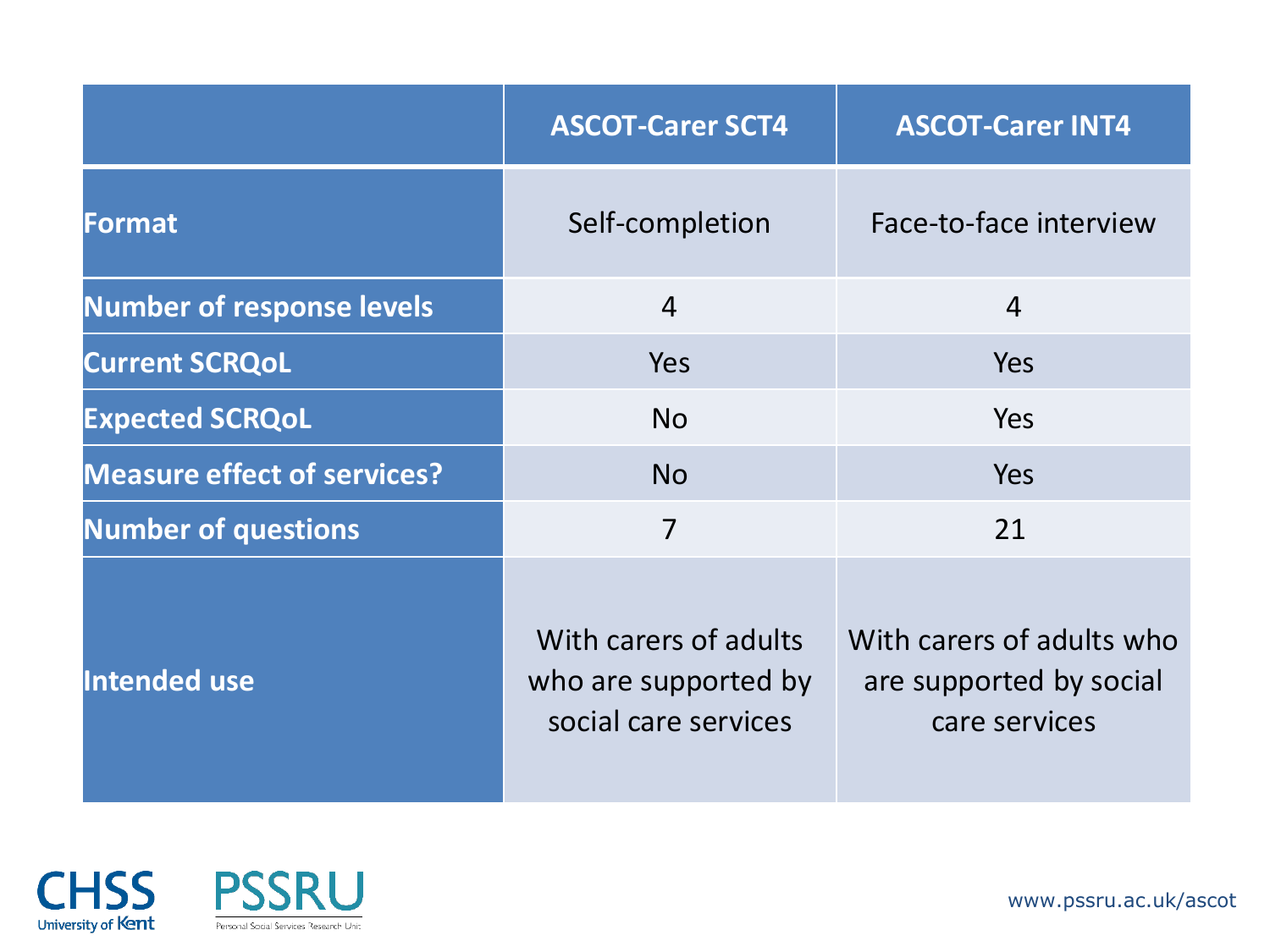#### ASCOT-Carer INT4: Impact of services

- **Current SCRQoL**
- **Expected SCRQoL**
	- Self-rating of SCRQoL in the absence of social care services
	- Assume no other help will step in  $-$  to estimate the full value of services
- **SCRQoL Gain**
	- SCRQoL gain = *current* SCRQoL *expected* SCRQoL
	- Estimate of the effect of services on the person's quality of life

For more information on the INT4 method, please refer to the other available presentations.



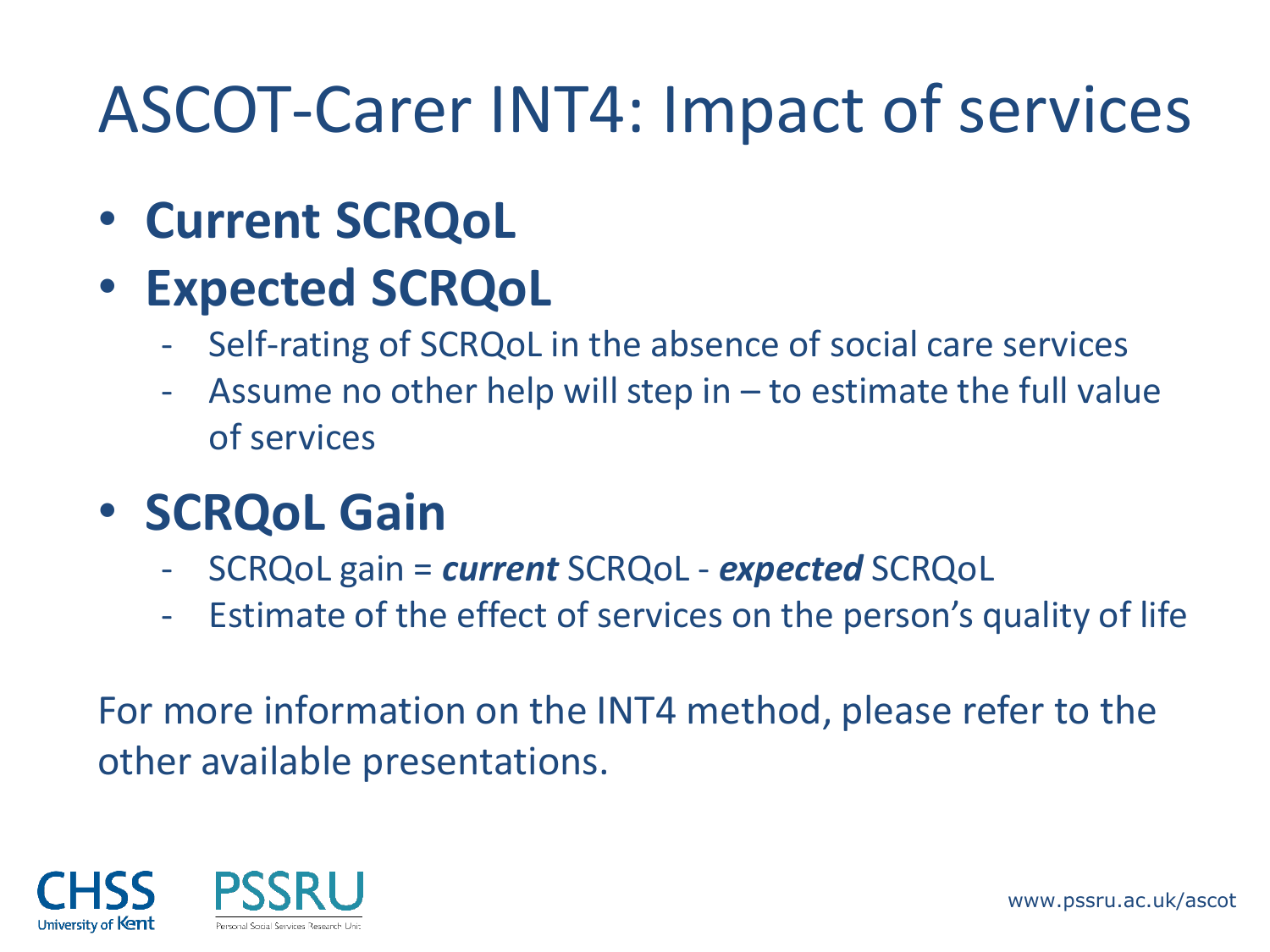# Things to consider

- The aim of your study or organisation
	- Do you need to measure impact?
	- Are you planning to collect the data several times?
	- How do you plan to use the information?
- Your budget (might limit your choices)
- Time scales (especially if training is needed)